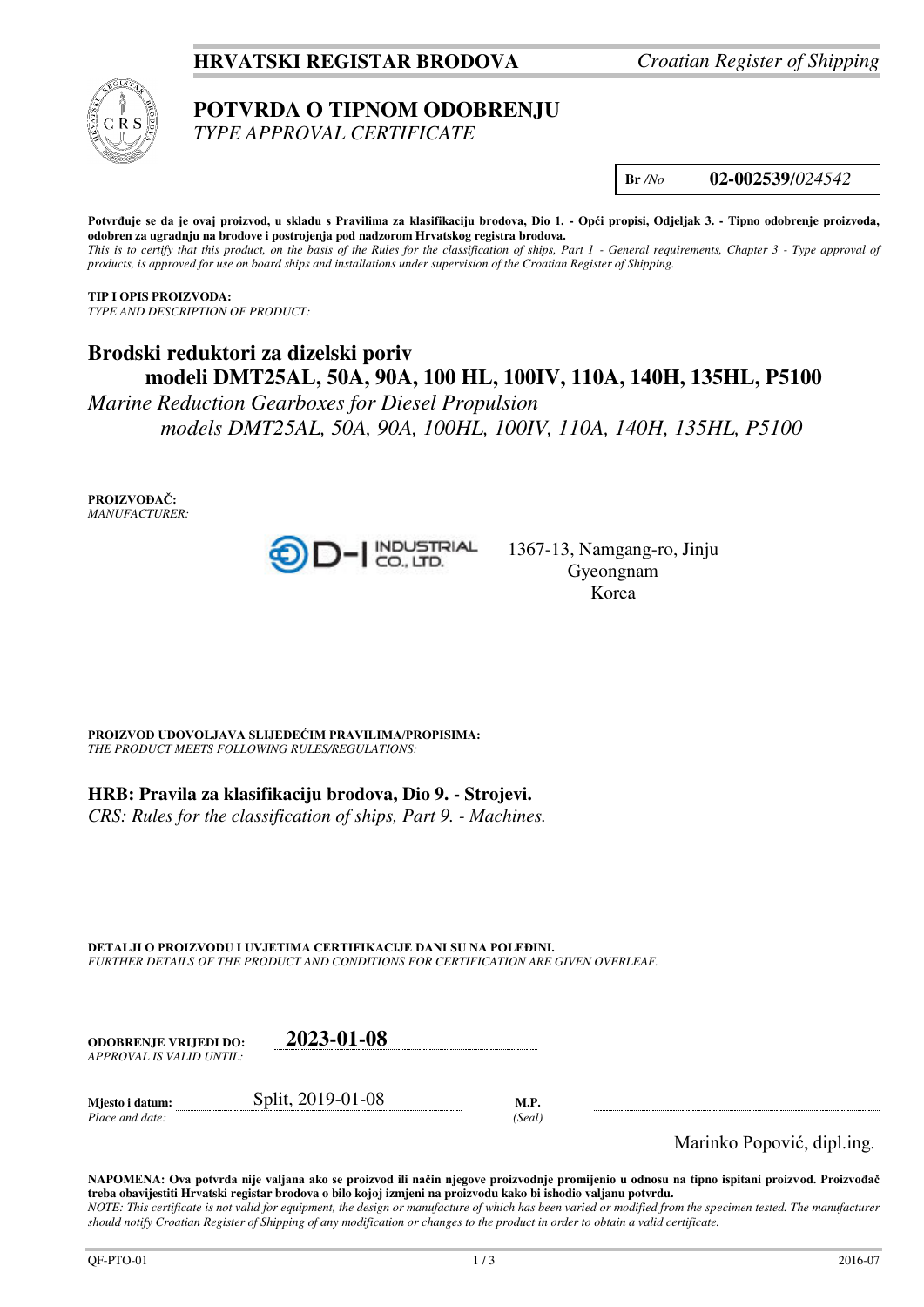#### **PODROBNIJI OPIS PROIZVODA:**

*DETAILED PRODUCT DESCRIPTION:* 

### **Brodski reduktori za poriv sa ugrađenom hidrauličkom spojkom, sa prekretom**

*Marine reduction gearboxes for propulsion with built-in hydraulic clutches, and with reversing stage*

#### **PODRUČJE PRIMJENE / POSEBNI GRANIČNI UVJETI:**

*APPLICATION / LIMITATIONS:* 

#### **Odobreno za pogonski faktor**  $K_A = 1,50$ **.**

*The approval status is based on application factor 1,50.* 

| <b>Model</b>     | Power, kW | <b>RPM</b> | <b>Torque, Nm</b> | <b>Reduction Ratios</b>      |
|------------------|-----------|------------|-------------------|------------------------------|
| DMT 25AL         | 107.8     | 3500       | 294               | 1.64                         |
|                  | 89.9      |            | $\overline{245}$  | 2.07, 2.52, 2.96, 3.32       |
| DMT 50A          | 169.4     | 3000       | 539               | 1.61                         |
|                  | 154.0     |            | 490               | 2.06                         |
|                  | 135.6     |            | 431               | 2.45                         |
|                  | 123.2     |            | 392               | 2.82                         |
|                  | 110.9     |            | 353               | 3.12                         |
|                  | 92.4      |            | 294               | 3.46                         |
| DMT 90A          | 246.5     |            | 785               | 1.61                         |
|                  | 231.1     |            | 736               | 2.06                         |
|                  | 209.5     |            | 667               | 2.45                         |
|                  | 178.7     |            | 569               | 2.82                         |
|                  | 169.4     |            | 539               | 3.12                         |
|                  | 154.0     |            | 490               | 3.46                         |
| DMT 100HL        | 274.2     |            | 872.8             | 4.07, 4.50, 4.95             |
|                  | 265.0     |            | 843.4             | 5.29                         |
|                  | 231.1     |            | 735.5             | 5.95                         |
| DMT 100IV        | 423.0     | 4000       | 1010              | 1.21, 1.54, 1.84, 2.12, 2.52 |
|                  | 398.0     |            | 951               | 2.74                         |
|                  | 369.0     |            | 882               | 3.26                         |
|                  | 328.0     |            | 784               | 3.76                         |
| <b>DMT 110A</b>  | 316.3     | 2800       | 1079              | 1.77                         |
|                  | 287.5     |            | 981               | 2.09                         |
|                  | 253.0     |            | 863               | 2.42, 2.82, 3.19             |
|                  | 186.9     |            | 637               | 3.81                         |
| <b>DMT 140H</b>  | 303.9     |            | 1037              | 1.97, 2.57, 3.03, 3.46       |
| DMT 135HL        | 376.7     |            | 1284.7            | 4.07                         |
|                  | 359.4     |            | 1225.9            | 4.50                         |
|                  | 330.7     |            | 1127.8            | 4.95                         |
| <b>DMT P5100</b> | 431.4     | 2500       | 1647.8            | 1.47, 1.76, 1.93             |
|                  | 385.1     |            | 1471.1            | 2.48                         |
|                  | 295.2     |            | 1127.8            | 3.08                         |
|                  | 199.2     |            | 761.0             | 3.46                         |
|                  | 111.0     | 1800       | 585               | Live P.T.O 1.00, 0.79        |

#### **DOKUMENTACIJA ZA TIPNO ODOBRENJE:** *TYPE APPROVAL DOCUMENTATION:*

**Nacrti i proračuni odobreni od HRB dopisom:**  *Drawings and calculations approved by CRS with letter:*

#### **Izvještaj o tipnom ispitivanju:**

*Type test report:*

1556/TSE/IA/024388 (2018-06-26) 30/TSE/IA/024542 (2019-01-08)

2017-01-16